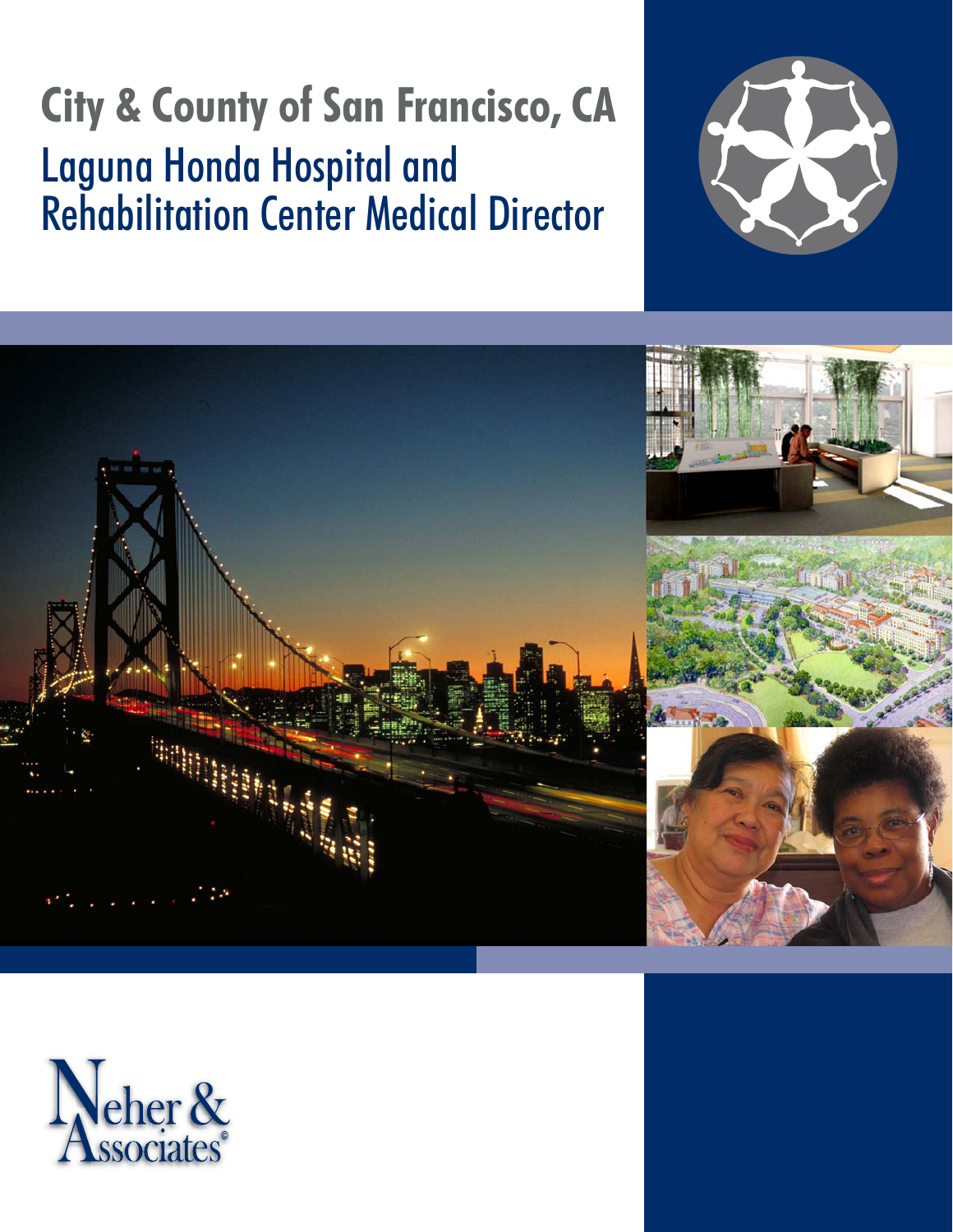### **A New Vision**

San Francisco is a city of innovation. Its breathtaking views and Mediterranean climate have long made it a destination for visionaries of all kinds, including innovators in the fields of medicine, nursing, rehabilitation and other healing arts.

In April of 2010, the San Francisco Department of Public Health, one of the largest municipal health departments in the country, will continue that tradition of innovation when it opens a state-of-the art skilled nursing and rehabilitation facility on a wooded, 62 acre campus at the geographic center of the city.

The Department's strategic plan for the newly rebuilt Laguna Honda Hospital and Rehabilitation Center, a 140 year old civic icon, puts an emphasis on innovative excellence to create a flagship facility for long term care and rehabilitation.

Featuring evidence-based design for improved patient outcomes and nationwide partnerships to establish innovative programming, the new Laguna Honda will be a healing environment that will re-vision the possibilities of long term and rehabilitative services for seniors and adults with disabilities.

### **The City and County of San Francisco**

Located on the west coast of the U.S. at the tip of the San Francisco Peninsula, the City and County of San Francisco includes significant stretches of the Pacific Ocean and San Francisco Bay within its boundaries. Several islands are part of the city, notably Alcatraz, Angel Island, Treasure Island and the adjacent Yerba Buena Island as well as the Farallon Islands. With an estimated population of approximately 800,000 in a 47 square mile area, San Francisco is the fourteenth most populous city in the United States and the fourth most populous city in California. San Francisco is the cultural center of the much larger San Francisco Bay Area which is home to approximately 7.2 million people.

The economic hub of nine Bay Area counties: Alameda, Contra Costa, Marin, Napa, San Francisco, San Mateo, Santa Cruz, Solano and Sonoma; San Francisco's economy is also driven by the success and growth of advanced knowledge-based industries such as financial and professional services, life sciences, digital media/IT and tourism-related services like hospitality and food services. It also has a thriving retail sector.

The Federal Government also utilizes San Francisco as the regional hub for many federal agencies/organizations including the U.S. Court of Appeals, the Federal Reserve Bank, and the United States Mint. The State of California also uses San Francisco as the home of the State Supreme Court and other State agencies. Foreign governments maintain more than thirty consulates in San Francisco.

A popular international tourist destination renowned for its rolling hills and international character, San Francisco is ranked by *Condé Nast Travel Magazine* as the top travel destination in the U.S. for the 16th consecutive year, solidifying its reputation as one of the most exciting urban centers in the country. When 25 U.S. Cities were ranked by *Headline News, Travel & Leisure and CNN.com* in *America's Favorite Critics* poll, San Francisco ranked first in the *Notable Neighborhoods* category; second in the *Local Boutiques* category; and third in the *Specialty Stores and Farmer's Markets, Café and Coffee Shops Destination Restaurants* categories.

San Francisco is also well known for its cultural amenities including world renown opera, symphony and ballet companies, the American Conservatory Theater (A.C.T.), the San Francisco Museum of Modern Art, the Palace of Fine Arts, the California Academy of Sciences (Natural History Museum, Morrison Planetarium and Steinhart Aquarium), and the Moscone Center.

The city also boasts two major league sports franchises, the San Francisco 49ers and the San Francisco Giants. There is also the San Francisco Zoo, Pier 39, Fisherman's Wharf, the San Francisco Dragons of Major League Lacrosse, the California Victory of United Soccer League First Division, and much more. There are also ample resources and opportunities for participatory sports and recreation. San Francisco residents were judged to be among the fittest in the United States in a 2006 edition of *Men's Fitness.* Sports and exercise enthusiasts of all kinds can find what they're looking for, including boating, sailing, windsurfing and kitesurfing on the San Francisco Bay, a yacht harbor in the Marina District, the Bay to Breakers footrace (held annually since 1912), the San Francisco Marathon which attracts more than 7,000 participants annually, more than 200 miles of bicycle lanes, the Embarcadero and Marina Green for in-line skating, extensive public tennis facilities and the walking, boating and biking venues in Golden Gate Park.

Though tourism is the top industry, high tech and finance also help anchor the local economy. The city is just minutes away from Silicon Valley and is home as well to many large financial institutions, multinational banks and capital venture firms. Over thirty international financial institutions, six Fortune 500 companies and a large support infrastructure of professional services, including law, public relations, architecture, and graphic design help to make San Francisco a world class city. Small businesses make up 85 percent of the city's firms and provide much of the community feel in this city of neighborhoods.

San Francisco is also a center of scholarship. The University of California, San Francisco (the city's second largest employer and ranked among the top-five medical schools in the United States) and the University of California, Hastings College of the Law are flagship institutions. The city is also home to San Francisco State University with over 30,000 students, City College of San Francisco with an enrollment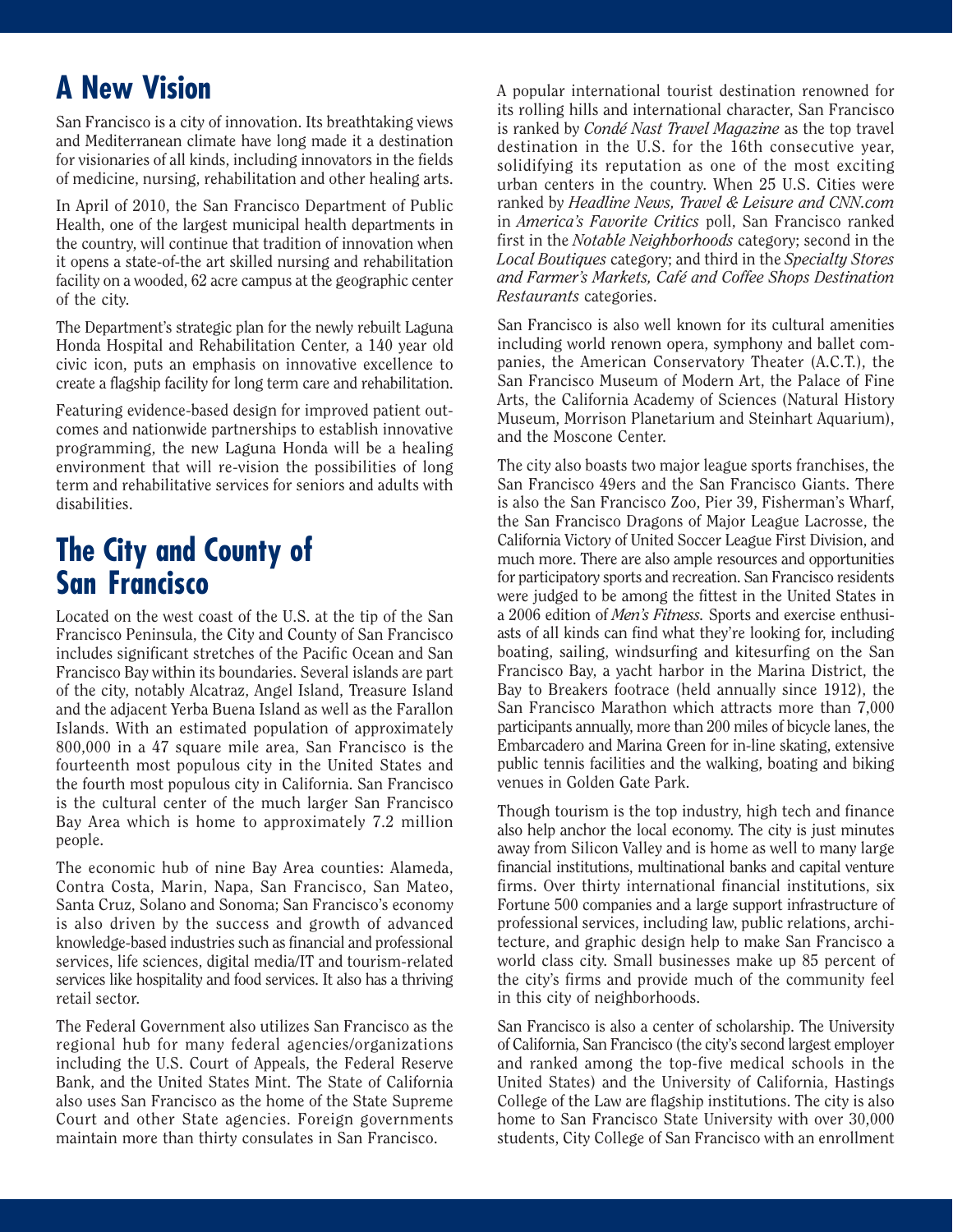

of 100,000, the San Francisco Art Institute, Academy of Art University, San Francisco Conservatory of Music, and the California Culinary Academy.

In addition, San Francisco's unique international culture, diversity and contemporary life-style combine to provide a uniquely exciting way of life.

### **San Francisco Government and the Department of Public Health**

The San Francisco municipal government is the only consolidated city and county in the state. It is governed by a Mayor and an 11-member Board of Supervisors who are elected to four year terms. Both the Mayor and Board of Supervisors are limited to two terms. Other elected officials are the Assessor-Recorder, City Attorney, District Attorney, Public Defender, Sheriff, Treasurer, Community College Trustees, School Board Members and the Judges of the Superior Court. The current Mayor is Gavin Newsom, and the President of the Board of Supervisors is David Chiu.

The elected Mayor of San Francisco appoints the heads of most City departments. Many departments are also advised by commissions or boards whose members are citizens appointed either by the Mayor or, in some cases, by a combination of the Mayor, Board of Supervisors and other elected officials. The budget for 2009 - 2010 is in excess of \$6.6 billion. Total employees are approximately 26,000.

Among other key offices and appointments, the Mayor has appointed a City Administrator who was also approved by the Board of Supervisors. The Office of the City Administrator has overall responsibility for the management and implementation of policies, rules and regulations promulgated by the Mayor, the Board of Supervisors and the voters. The Mayor also appoints a Health Commission of seven members who set policy and oversee the Department of Public Health. The commission is mandated by charter to manage and control the public hospitals, to monitor and regulate emergency medical services and all matters pertaining to the preservation and protection of the lives, health and mental health of San Francisco residents. The Commissioners serve four-year terms. The Director of Public Health is appointed by the Mayor with recommendation from the Health Commission.

Key services in the Department of Public Health are San Francisco General Hospital, Laguna Honda Hospital and Rehabilitation Center, 15 primary care health centers with a special emphasis on serving the city's most vulnerable popula-

tions, and a pioneering municipal health insurance system, *Healthy San Francisco.* The overall proposed 2009 - 2010 budget for the Public Health Department is about \$1.45 billion. The current Public Health Director is Mitchell Katz, MD.

### **Laguna Honda Hospital and Rehabilitation Center and the Medical Director**

Laguna Honda is currently licensed for 915 beds (870 SNF and 45 Acute) by the California Department of Health Services as a General Acute Care Hospital with distinct part skilled nursing and rehabilitation center.

Located on 62-acres of parkland west of San Francisco's Twin Peaks, Laguna Honda is among the country's largest skilled nursing facilities with 780 residents. It is a civic icon founded in 1866 to serve one of the first generations of San Franciscans, the Gold Rush pioneers, and has a strong civic presence. It is the cornerstone of a continuum of long term care services under the umbrella of the City's Department of Public Health.

In the spring of 2010 the hospital will move from its 1920sera Spanish Revival buildings into a new, beautiful and technologically advanced facility that incorporates standards of evidence-based design to meet the needs of a safety-net population. Although operating at somewhat less total beds, it will remain one of the largest and become one of the most modern, physically attractive SNFs in the country.

Laguna Honda's organizational mission is to provide high quality, culturally competent rehabilitation and skilled nursing services to the diverse population of San Francisco. At Laguna Honda residents come first and Laguna Honda's leadership is committed to continuing its resident-centered programming. The mission is achieved through collaboration with residents and the greater community while emphasizing teamwork, mutual respect and accountability.

Reporting to the Public Health Director, the Executive Administrator (CEO) of Laguna Honda Hospital and Rehabilitation Center is responsible for the overall management of the Hospital. In addition to key managers in Legal, Pharmacy, Administrative Operations, Replacement Project and Community Affairs, other major divisions include: Human Resources, Finance, Information Systems, Clinical & Support Services, Nursing Services, and Medical Services. The proposed budget for 2009 - 2010 is about \$312 million (operations are about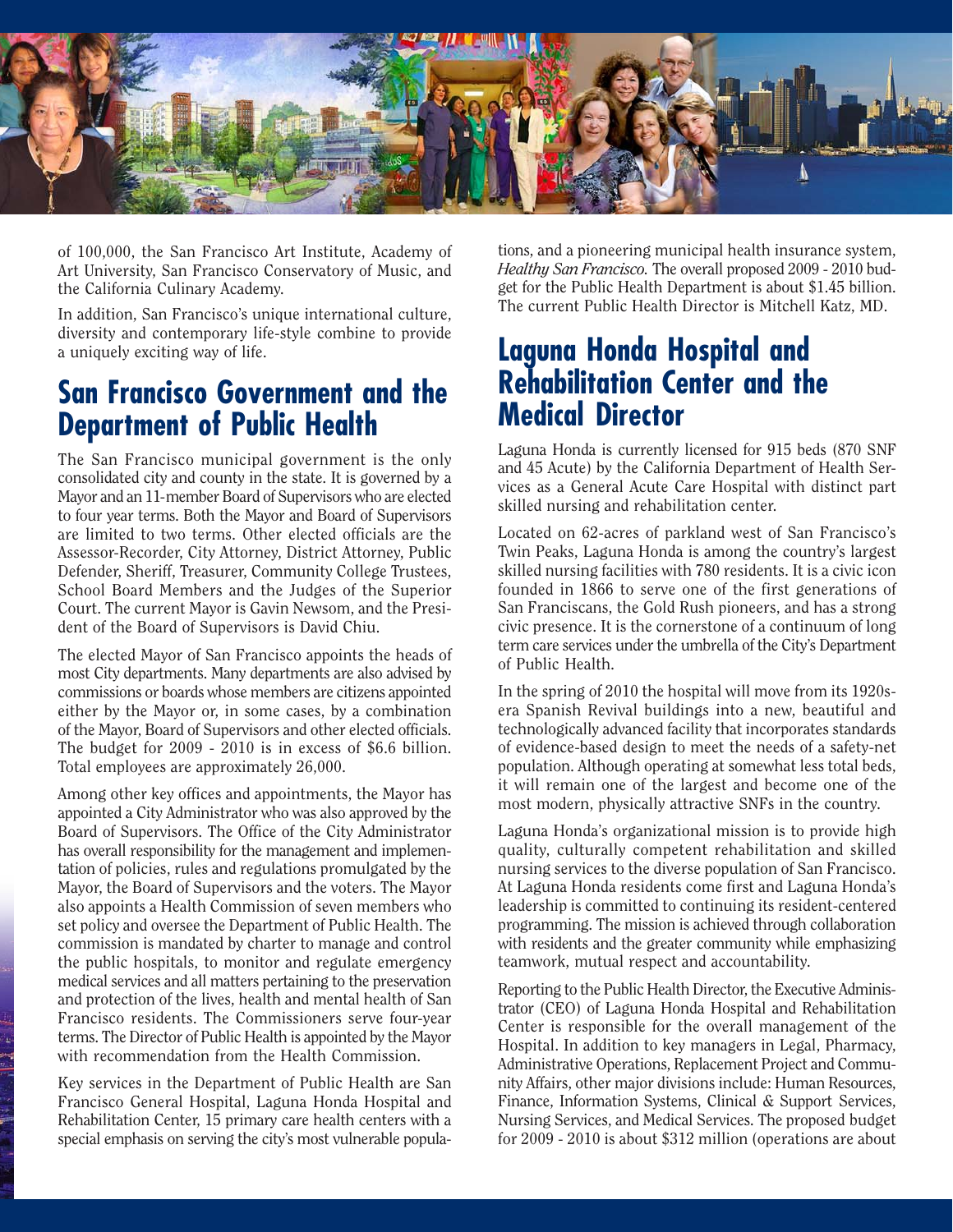\$158.7 million) with a projected staff of 1,200. The current Executive Administrator is Mivic Hirose, RN, MSN, CNS.

Appointed by the Hospital Executive Administrator with approval of the Public Health Director, the Medical Director is responsible for overall medical services. The Medical Director supervises a staff of 120 employees (45 medical staff), appoints the department chiefs of service including for Rehabilitation, Mental and Behavioral Health, and Informatics in the medical division, and works closely with the Hospital Executive Administrator, Chief Nursing Officer, Director of Quality Management and other clinical and administrative leaders. As its Medical Director, the hospital seeks a skilled clinician and entrepreneurial administrator to help lay the foundation for a new era of innovative excellence. The successful candidate will be someone with a strong interest in promoting the independence, quality of life and quality of care for a diverse population of seniors and adults with disabilities.

Programs that will require the clinical and managerial expertise of the Medical Director include:

- The Diversion and Community Integration Program, which seeks community placement and wrap-around services for residents and potential residents who are appropriate candidates for community living
- Complex care for residents with multiple diagnoses
- A growing program of rehabilitative and therapeutic services
- Specialized dementia and Alzheimer's programming
- The Bay Area's only HIV/AIDS skilled nursing program
- Monolingual services for speakers of Spanish and Chinese
- A palliative care program that includes a hospice

The new Medical Director must be a strong leader who believes in quality services, strategic cooperation/partnership and is eager to assume challenge and implement positive change. Other responsibilities include:

#### **Strategic Planning and Executive Leadership**

• Formulates the mission statement, goals and objectives for medical and rehabilitation services, based upon those of the Department of Public Health in consultation with the Executive Administrator.

- Participates with the Executive Committee and department managers in major decision making processes of the hospital including program development, budget planning and expenditures, and capital projects.
- Develops and administers professional contracts.
- Develops, implements and evaluates the hospital's plan for provision of medical and rehabilitative care.
- Advises the Executive Administrator on matters pertaining to the medical staff; reports on compliance with medical staff bylaws, rules, regulations, hospital policies and established professional standards.
- Develops, monitors, and manages a budget for each department in collaboration with the Executive Administrator.
- Assists the Executive Administrator in developing, implementing and monitoring the annual departmental budget for personnel, equipment and supplies.

#### **Medical Staff Management**

- Selects, supervises and evaluates medical staff directly and through subordinate personnel as assigned; develops and enforces standards for the selection, appointment and retention of medical staff, including maintaining a formal program of continued medical education.
- Plans, organizes and directs the professional and administrative activities of the medical staff.
- Plans and directs medical staff development and in-service training activities at the facility, division, or program; conducts staff meetings and conferences.
- Appoints the Department Chiefs of Service in the Medical Division and provides oversight in the operation of the services.
- Coordinates medical activities with other hospital services such as laboratories, pharmacy and radiology; represents the department in contacts with representatives of governmental and community agencies.
- Collaborates with Human Resources on the preparation of job descriptions for all levels of medical personnel within the changing context of resident care objectives.
- Directs and delegates management of professional and ancillary personnel.

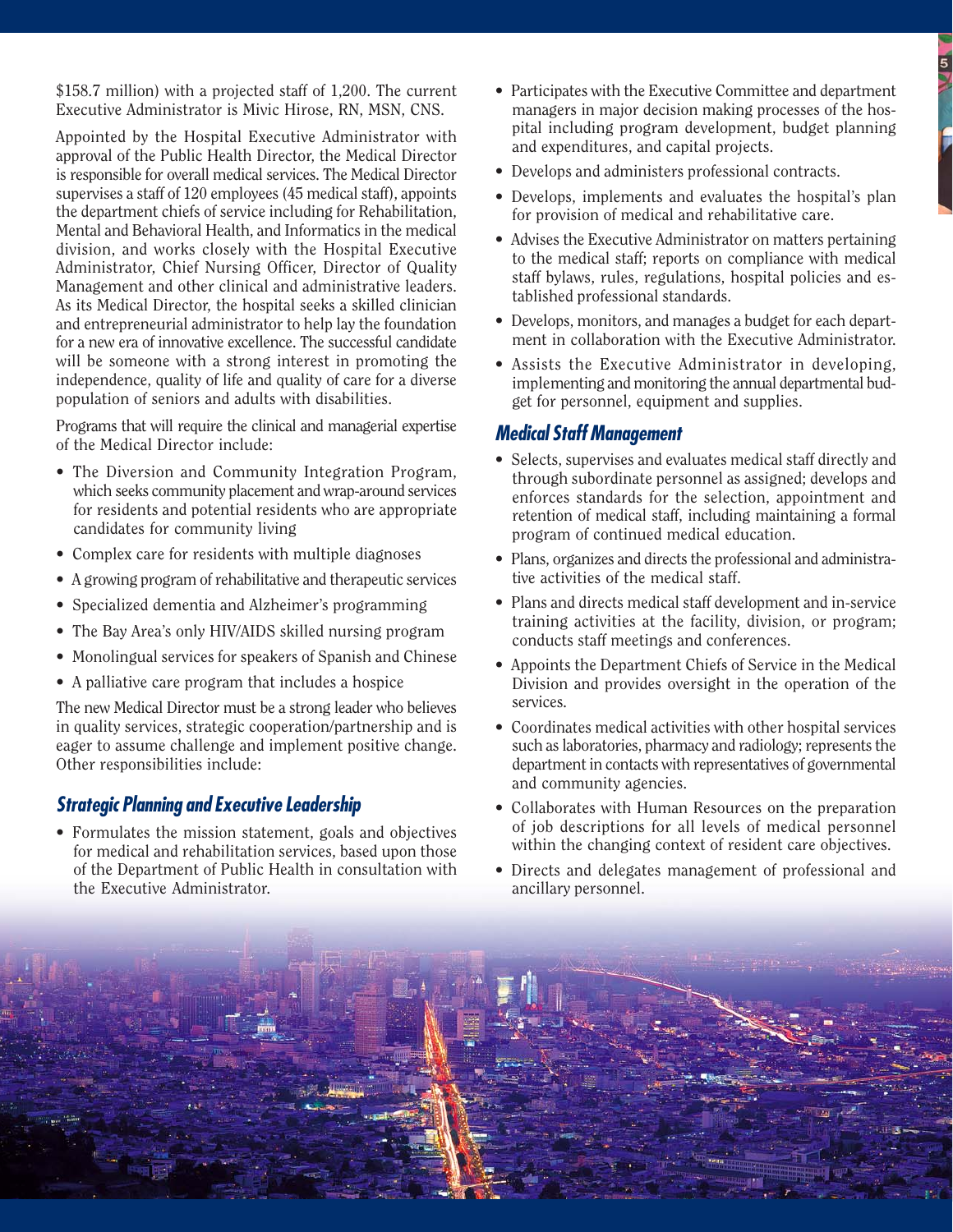- Provides support and direction for academic rotations and staff development programs, creating and maintaining a learning environment providing appropriate educational experiences and opportunities.
- Establishes staffing patterns, which provide sufficient and appropriate personnel to deliver safe and therapeutically effective medical care.
- Establishes a climate of trust and support where creative thinking and planning can be accomplished by the staff.
- Participates and collaborates with the Hospital Executive Committee to develop mechanisms for promoting teamwork, shared governance, resident-centered care, education and advancement of staff members.
- Encourages active collaborative problem solving among medical staff, nursing staff and other staff.

#### **Quality Management**

- Plans, organizes and directs the professional and administrative activities of the medical staff; ensures effective delivery of medical services in compliance with applicable Federal, State and local laws and regulations, including medical staff bylaws, established professional standards, Nursing Core Quality Initiative (N.C.Q.I.), and Title 22 of the California Administrative Code; monitors quality assurance and utilization review programs.
- Establishes standards of care, standards of practice and standards of performance with which to measure effectiveness and efficiency of medical service personnel and activities consistent with quality management policies and procedures.
- Interprets, develops and enforces policies in accordance with the California Department of Public Health's regulatory requirements, Title XXII and other regulations and professional standards.
- Implements effective programming to monitor, evaluate and improve the quality of medical care to residents.
- Develops, plans, and directs programs and policies for integrating medical services for the hospital.
- Performs other related duties as assigned by the Executive Administrator.

### **Issues, Challenges and Opportunities**

Some of the issues and challenges include the following:

• Assume a key role in the transition to the new Laguna Honda Hospital and Rehabilitation facilities including providing clinical and administrative leadership as part of anticipated changes in operational culture and skill



mix challenges that will likely result from the move and new facility structure.

- Help address the clinical and management challenges presented by the reduction in available beds from the previous 915 authorized beds to the new 780 bed hospital.
- Take the lead in a "focus on function not disease" while developing strong clinical standards, and helping to enable a complete continuum of long-term healthcare services that encourages rehabilitation and independent living while setting the standard for enhancement of the quality of life of residents.
- Evaluate the Hospital's medical delivery structure to ensure efficient operations, regulatory compliance, quality management, and superior service delivery.
- Continue to strengthen credibility with residents, other healthcare and social service organizations in the region and the clinical and general community.
- Continue to improve/maximize clinical/medical functions and strengthen partnerships with university, academic/ training and medical school organizations and programs.

## **Qualifications**

#### **Education and Experience**

- A degree in medicine and a current valid medical license. A medical license from the Medical Board of California will be required at time of official hire (with reasonable time for reciprocity considerations etc).
- Board Certification/Eligibility in Internal Medicine or Family Practice. Certification of added qualifications in geriatrics from the American Board of Internal Medicine or the American Board of Family Practice would be a significant plus.
- Four (4) years of recent administrative experience in planning, organizing, managing and evaluating medical services in a hospital setting.